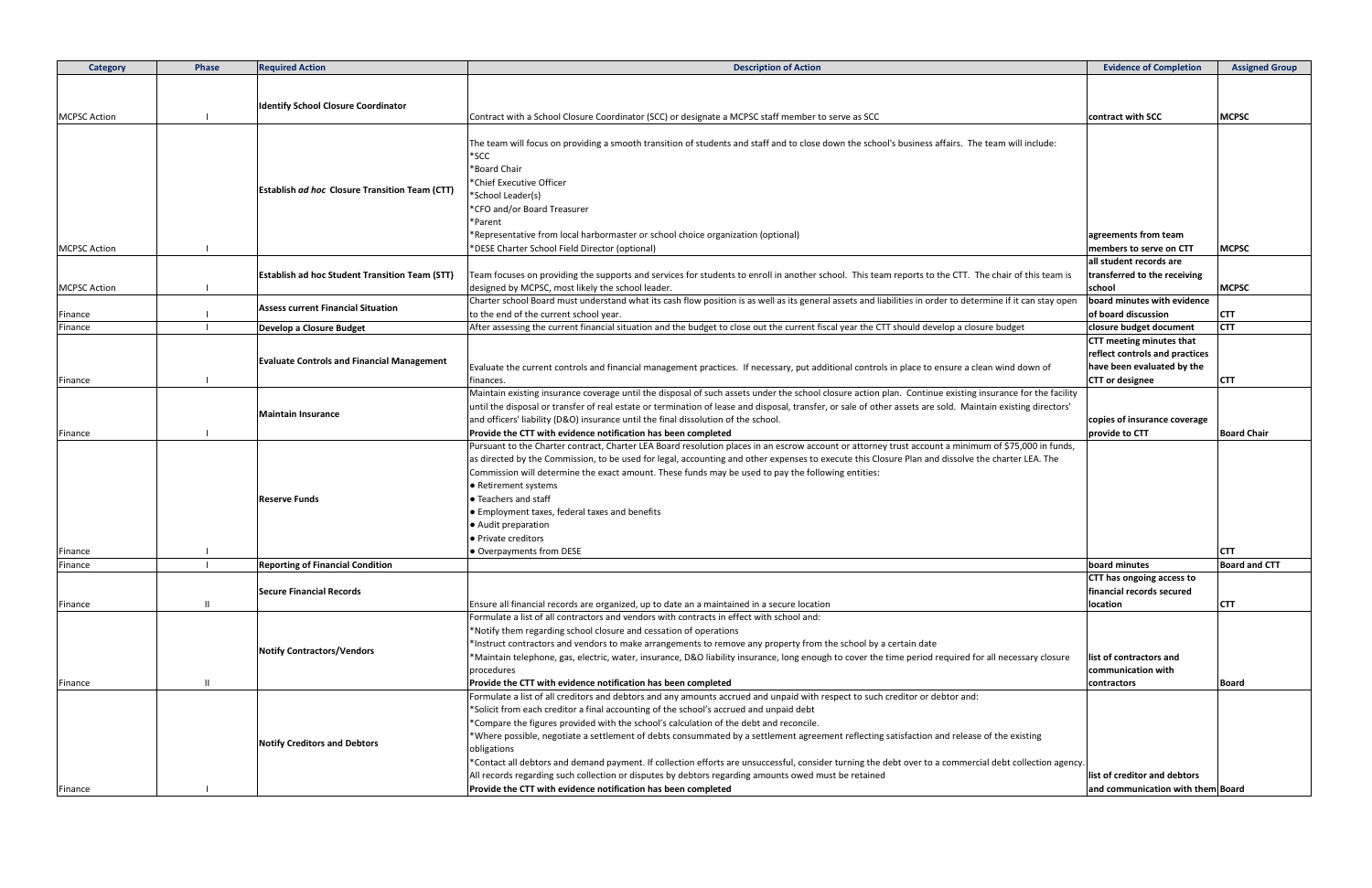| Category | Phase          | <b>Required Action</b>                                     | <b>Description of Action</b>                                                                                                                                                                                                                                                             | <b>Evidence of Completion</b>            | <b>Assigned Group</b> |
|----------|----------------|------------------------------------------------------------|------------------------------------------------------------------------------------------------------------------------------------------------------------------------------------------------------------------------------------------------------------------------------------------|------------------------------------------|-----------------------|
|          |                |                                                            | Engage, by vote of the board, an independent auditor subject to MCPSC and DESE approval, to conduct a final close-out audit of the school. The school                                                                                                                                    |                                          |                       |
|          |                | Audit                                                      | will submit a signed and dated copy of the engagement letter to MCPSC and DESE along with an estimated timeline for the start and completion of the                                                                                                                                      | evidence of board vote and               |                       |
| Finance  |                |                                                            | audit                                                                                                                                                                                                                                                                                    | engagement letter                        | <b>Board</b>          |
|          |                |                                                            | Provide a list of all payroll reports including taxes, retirement or adjustments on employee contracts as well as employment verification report for each                                                                                                                                |                                          |                       |
|          |                |                                                            | employee including:                                                                                                                                                                                                                                                                      |                                          |                       |
|          |                |                                                            | *Evidence of having made payment and arrangements for the timely and complete processing of all payroll documentation (W2's, 1099's, etc.).                                                                                                                                              |                                          |                       |
|          |                | <b>Payroll and Employment Verification Reports</b>         | Evidence of such will consist of a signed and dated assurance from the provider.                                                                                                                                                                                                         |                                          |                       |
|          |                |                                                            | *An employment verification report to each employee at the end of their employment which includes the dates that the individual worked at the                                                                                                                                            | payroll reports, signed and              |                       |
|          |                |                                                            | school, the position(s) held (including grade and subject taught if a teacher), and salary history.                                                                                                                                                                                      | dated assurances and                     |                       |
| Finance  |                |                                                            | Provide the CTT with evidence notification has been completed<br>Review, prepare and make available:                                                                                                                                                                                     | verification report                      | <b>Board</b>          |
|          |                |                                                            | *Fiscal year-end financial statements                                                                                                                                                                                                                                                    |                                          |                       |
|          |                |                                                            | *Cash analysis                                                                                                                                                                                                                                                                           |                                          |                       |
|          |                |                                                            | *List of compiled bank statements for the year                                                                                                                                                                                                                                           |                                          |                       |
|          |                |                                                            | *List of investments                                                                                                                                                                                                                                                                     |                                          |                       |
|          |                | <b>Itemized Financials</b>                                 | List of payables (and determinations of when a check used to pay the liability will clear the bank)*                                                                                                                                                                                     |                                          |                       |
|          |                |                                                            | *List of all unused checks                                                                                                                                                                                                                                                               |                                          |                       |
|          |                |                                                            | *List of petty cash                                                                                                                                                                                                                                                                      |                                          |                       |
|          |                |                                                            | *List of bank accounts                                                                                                                                                                                                                                                                   |                                          |                       |
|          |                |                                                            | *List of all payroll reports including taxes, retirement or adjustments on employee contracts                                                                                                                                                                                            |                                          |                       |
| Finance  |                |                                                            | *Additionally, collect and void all unused checks as well as close accounts once transactions have cleared                                                                                                                                                                               | financials listed in description   Board |                       |
|          |                |                                                            | The school will submit a final closeout audit (by an independent CPA firm or Missouri State auditor, as determined by statute), which documents                                                                                                                                          |                                          |                       |
|          |                | <b>Final Closeout Audit</b>                                | disposition of all liabilities.                                                                                                                                                                                                                                                          |                                          |                       |
| Finance  | $\mathbf{III}$ |                                                            | Provide the CTT with evidence notification has been completed                                                                                                                                                                                                                            | audit                                    | <b>Board</b>          |
|          |                |                                                            | School's attorney, banks, bondholders, conduit issuers, etc. should be notified of the school's closure and a likely date as to when an event of default                                                                                                                                 |                                          |                       |
|          |                | Notification of Commercial Lenders /<br><b>Bondholders</b> | will occur as well as the date of the last payment by the school toward its debt.                                                                                                                                                                                                        | notification of                          |                       |
| Finance  |                |                                                            | Provide the CTT with evidence notification has been completed                                                                                                                                                                                                                            | lenders/bondholders                      | <b>Board</b>          |
|          |                | Notification of Food and Transportation Services           | Cancel school district or private food and/or transportation services for summer school and next school year.                                                                                                                                                                            |                                          |                       |
| Finance  |                |                                                            | Provide the CTT with evidence notification has been completed                                                                                                                                                                                                                            | copy of notification                     | <b>Board</b>          |
|          |                |                                                            | The Board shall collect debts, dispose of assets and negotiate with and pay creditors in an orderly fashion in accordance with a timetable and plan                                                                                                                                      |                                          |                       |
|          |                |                                                            | adopted by the board. Priority should be given to employee wages (including benefits) then to continuing the school's educational program through                                                                                                                                        |                                          |                       |
|          |                |                                                            | the end of the school year and retaining funds to complete the closure process. The initial plan should be adopted within 30 days of closure decision,                                                                                                                                   |                                          |                       |
|          |                |                                                            | and be updated at least bi-weekly with copies to MCPSC. The plan should include, but not be limited to, the following:                                                                                                                                                                   |                                          |                       |
|          |                |                                                            | *Termination of non-essential personnel and cancellation of non-essential services prior to final day of operation.                                                                                                                                                                      |                                          |                       |
|          |                |                                                            | *Make final federal, state and local tax payments (every employer which pays wages to employees, is responsible for withholding, depositing, paying,                                                                                                                                     |                                          |                       |
|          |                |                                                            | and reporting federal, state and local income tax, social security taxes, and federal unemployment tax for such wage payments).<br>*Auction / sale of assets in a manner that avoids conflicts of interest, and maximizes net revenue to the extent permitted by ongoing agreements with |                                          |                       |
|          |                | <b>Financial Wind Down and Action Plan</b>                 | existing creditors. Sales must be a fair market value, and valuations may be needed for insider sales.                                                                                                                                                                                   |                                          |                       |
|          |                |                                                            | *Liquidation or closing of bank accounts according to a schedule that minimizes fees but leaves the Education Corporation enough flexibility to pay                                                                                                                                      |                                          |                       |
|          |                |                                                            | creditors, attorneys, accountants, etc. during the course of the wind-up including funds for a final audit, and for dissolution in accordance with state                                                                                                                                 |                                          |                       |
|          |                |                                                            | statute and regulation.                                                                                                                                                                                                                                                                  |                                          |                       |
|          |                |                                                            | *Cancellation of corporate credit cards and lines of credit.                                                                                                                                                                                                                             |                                          |                       |
|          |                |                                                            | *Change authorized signatures on accounts as needed to reflect changes in persons authorized to implement the winding down operations of the                                                                                                                                             | financial wind down action               |                       |
| Finance  |                |                                                            | school.                                                                                                                                                                                                                                                                                  | plan approved by board                   | <b>CTT</b>            |
|          |                |                                                            | State, federal and other grants must be closed out, including:                                                                                                                                                                                                                           |                                          |                       |
|          |                |                                                            | *notification to the grant entity of the school closure;                                                                                                                                                                                                                                 |                                          |                       |
|          |                |                                                            | *filing of any required expenditure reports or receipts and any required program reports, including disposition of grant assets                                                                                                                                                          |                                          |                       |
|          |                |                                                            | The school may continue to pursue grant funds to which it is entitled, provided that it fully discloses its current situation and intentions with respect to                                                                                                                             |                                          |                       |
|          |                | <b>Closeout of State and Federal Grants</b>                | closure. The school should not seek or accept grant funds for future school years when the school will be closed. Grant status should be noted on                                                                                                                                        |                                          |                       |
|          |                |                                                            | financial statements.                                                                                                                                                                                                                                                                    |                                          |                       |
|          |                |                                                            | Note: For federal grants all of the above must be done in accordance with 34 CFR Part 80 et seq. or applicable regulations.                                                                                                                                                              | copies of notification and               |                       |
| Finance  |                |                                                            | Provide the CTT with evidence notification has been completed                                                                                                                                                                                                                            | reports for grants                       | <b>Board</b>          |
|          |                |                                                            | File Federal form 269 or 269a if the Education Corporation was receiving funds directly from the United States Department of Education. See 34 CFR                                                                                                                                       |                                          |                       |
|          |                | U.S Dept. of Education Filings                             | 80.41.                                                                                                                                                                                                                                                                                   |                                          |                       |
| Finance  | -11            |                                                            | Provide the CTT with evidence notification has been completed                                                                                                                                                                                                                            | copies of US DOE filings                 | Board                 |
|          |                | Ensure all assigned tasks to Board regarding               |                                                                                                                                                                                                                                                                                          |                                          |                       |
| Finance  |                | Finances are completed.                                    | If tasks are not completed by Board or LEA representatives the SCC/CTT will initiate tasks.                                                                                                                                                                                              | evidence from individual tasks CTT       |                       |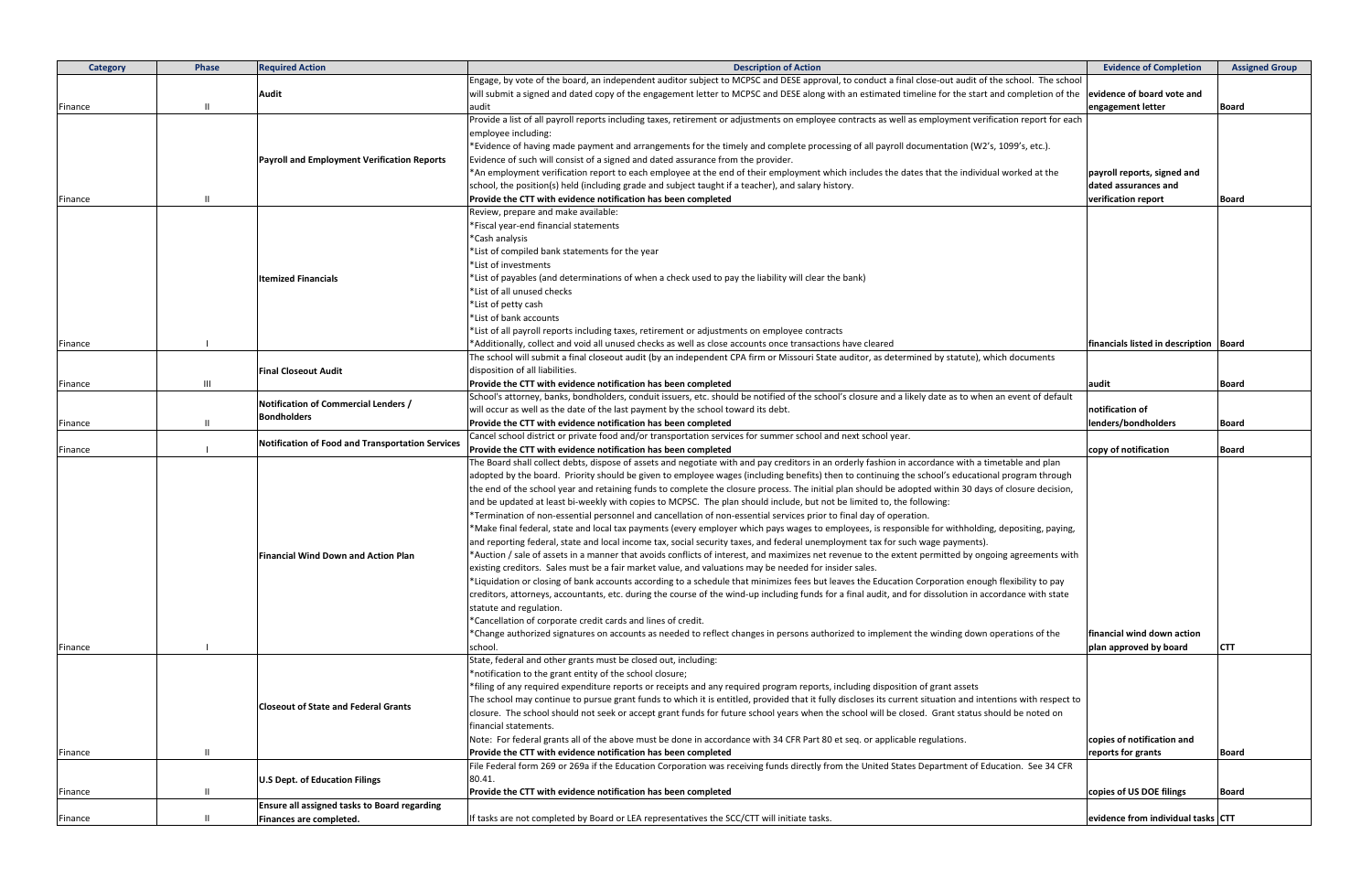| <b>Category</b> | Phase | <b>Required Action</b>                            | <b>Description of Action</b>                                                                                                                             | <b>Evidence of Completion</b>  | <b>Assigned Group</b>  |
|-----------------|-------|---------------------------------------------------|----------------------------------------------------------------------------------------------------------------------------------------------------------|--------------------------------|------------------------|
|                 |       |                                                   |                                                                                                                                                          | plan submitted to CTT; W2      |                        |
| Finance         |       | W2/1099                                           | Plan for issuing W2; issue following last payroll; 1099 after close of LEA                                                                               | sent to employees              | <b>Board</b>           |
| Communication   |       | Website                                           | SCC granted access to website                                                                                                                            | given permissions by school    | <b>Board</b>           |
|                 |       |                                                   | School board shall notify parents/guardians of decision to close. Notification should minimally include:                                                 |                                |                        |
|                 |       |                                                   | *date of last day of instruction                                                                                                                         |                                |                        |
|                 |       |                                                   | *Cancellation of any planned summer instruction                                                                                                          |                                |                        |
|                 |       |                                                   | *Notice to parents that enrollment of children in school is mandatory under state law                                                                    |                                |                        |
|                 |       | Notification of Parents/Guardians                 | *Listing of other public school options (district and charter)                                                                                           |                                |                        |
|                 |       |                                                   | *Date of planned school choice fairs                                                                                                                     |                                |                        |
|                 |       |                                                   | *Date of parent/guardian closure meeting                                                                                                                 |                                |                        |
|                 |       |                                                   | *Instructions on how to obtain student records                                                                                                           |                                |                        |
|                 |       |                                                   | *Contact information for SCC or team designated Parent liaison                                                                                           |                                |                        |
| Communication   |       |                                                   | Provide the CTT with evidence notification has been completed                                                                                            | copy of notification           | <b>Board</b>           |
|                 |       |                                                   | School Board shall notify all employees of termination of employment and/or contracts, and termination of all benefit programs.                          |                                |                        |
|                 |       |                                                   | Notice to Employees should include information about:                                                                                                    |                                |                        |
|                 |       |                                                   | *COBRA                                                                                                                                                   |                                |                        |
|                 |       |                                                   | *State Unemployment Eligibility                                                                                                                          |                                |                        |
|                 |       | <b>Notification of Staff</b>                      | *Known local job fairs or other assistance the planned to assist in transitioning                                                                        |                                |                        |
|                 |       |                                                   | *Instruction on how to obtain applicable records for future employment                                                                                   |                                |                        |
|                 |       |                                                   | *Pertinent licensure information                                                                                                                         |                                |                        |
|                 |       |                                                   | *Processing of tax documents                                                                                                                             |                                |                        |
| Communication   |       |                                                   | Provide the CTT with evidence notification has been completed                                                                                            | copy of notification           | <b>Board</b>           |
|                 |       |                                                   | Create and distribute a press release that includes the following:                                                                                       |                                |                        |
|                 |       |                                                   | *History of School                                                                                                                                       |                                |                        |
|                 |       | <b>Community News Release</b>                     | *Reason for Closure                                                                                                                                      |                                |                        |
|                 |       |                                                   | *Brief outline of support provided for students, parents and staff                                                                                       |                                |                        |
| Communication   |       |                                                   | *Contact information for SCC or team designated community liaison Make sure this is on the school and MCPSC websites                                     | news release                   | <b>MCPSC and Board</b> |
|                 |       |                                                   | Letter to the State Board should include:                                                                                                                |                                |                        |
|                 |       |                                                   | *Reason for Closure                                                                                                                                      |                                |                        |
|                 |       | <b>Notification of State</b>                      | *Timeline for transition Including last day of instruction                                                                                               |                                |                        |
|                 |       |                                                   | *Copy of termination agreement                                                                                                                           |                                |                        |
| Communication   |       |                                                   | *Contact information for SCC                                                                                                                             | letter to state board          | <b>MCPSC</b>           |
|                 |       |                                                   | This should include:                                                                                                                                     |                                |                        |
|                 |       |                                                   | *Materials shared with parents and students                                                                                                              |                                |                        |
|                 |       | Notification of Local District and other Charters | *Timeline for transition including last day of instruction                                                                                               |                                |                        |
|                 |       |                                                   | Termination of any partnership agreements with District or other charters upon last day of instruction                                                   |                                |                        |
| Communication   |       |                                                   | *Request for information on enrollment procedures to share with students and families                                                                    | copy of notification           | <b>MCPSC</b>           |
|                 |       | CTT Provide Regular Communication with the        | Provide regular meeting materials to the board as well as documents and minutes from transition team meetings. There is a standing agenda items          |                                |                        |
| Communication   | 181   | <b>Board</b>                                      | called closure. Board meets until CTT determines closure is complete.                                                                                    | <b>CTT &amp; board minutes</b> | <b>CTT</b>             |
|                 |       |                                                   | All sources of operational funding and charitable partners should be notified of the school closure and last day of instruction. The LEA should not      |                                |                        |
|                 |       |                                                   | accept additional loans from funders, foundation, etc. nor otherwise incur liabilities. The LEA may continue to accept donations or gifts as long as the |                                |                        |
|                 |       | Notification of Funding Sources/Charitable        | donor is aware of the school's closure status. Partners with property on the premises of the school should be notified to remove the property as soon    |                                |                        |
|                 |       | <b>Partners/Community Partners</b>                | as possible or after the last day of instruction, whichever is appropriate.                                                                              |                                |                        |
| Communication   |       |                                                   | Provide the CTT with evidence notification has been completed                                                                                            | copy of notifications          | Board                  |
|                 |       |                                                   | Meeting school include the following topics:                                                                                                             |                                |                        |
|                 |       |                                                   | *Provide overview of closure decision                                                                                                                    |                                |                        |
|                 |       | Convene a Parent/Guardian Closure meeting so      | *Provide calendar of important dates for parents                                                                                                         |                                |                        |
|                 |       | parents know what to expect the rest of the       | *Provide specific remaining school vacation days and date for end of classes                                                                             |                                |                        |
|                 |       | school year and know how to assure their          | *Present timeline for transitioning students                                                                                                             |                                |                        |
|                 |       | student has a new school.                         | *Present timeline for closing down of school operations                                                                                                  |                                |                        |
|                 |       |                                                   | *Provide contact information for SCC                                                                                                                     |                                |                        |
| Communication   |       |                                                   | Provide the CTT with evidence notification has been completed                                                                                            | notice of meeting              | Board, with STT        |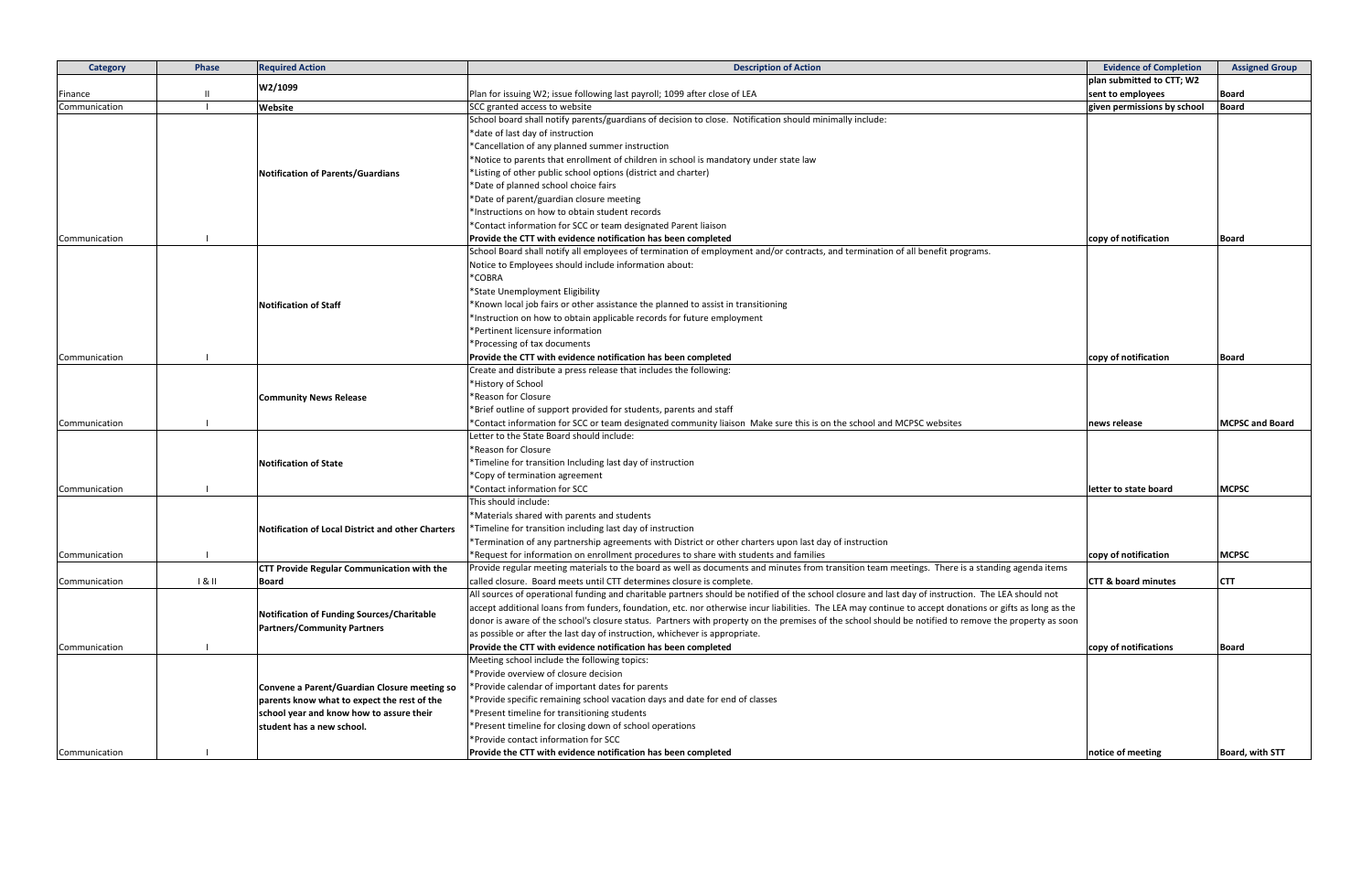| <b>Category</b>      | Phase | <b>Required Action</b>                                                                                                                               | <b>Description of Action</b>                                                                                                                                                                                                                                                                                                                                                                                                                                                                                                                                                                                                                                                                                                                                                                                                                                                                                                                                                                                                                               | <b>Evidence of Completion</b>                                |            |
|----------------------|-------|------------------------------------------------------------------------------------------------------------------------------------------------------|------------------------------------------------------------------------------------------------------------------------------------------------------------------------------------------------------------------------------------------------------------------------------------------------------------------------------------------------------------------------------------------------------------------------------------------------------------------------------------------------------------------------------------------------------------------------------------------------------------------------------------------------------------------------------------------------------------------------------------------------------------------------------------------------------------------------------------------------------------------------------------------------------------------------------------------------------------------------------------------------------------------------------------------------------------|--------------------------------------------------------------|------------|
| Communication        |       | <b>Benefit Providers</b>                                                                                                                             | The school will notify all benefit providers of pending termination of all employees and notify the payroll processor of pending closure of the school.<br>Terminate all programs as of the last date of service in accordance with applicable law, CBAs and regulations (i.e., COBRA), including:<br>health care / health insurance;<br>life Insurance;<br>*dental plans;<br>eyeglass plans;<br>cafeteria plans;<br>401(k), retirement plans; and,<br>*pension plans.<br>Specific rules and regulations may apply to such programs especially teacher's retirement plans so legal counsel should be consulted.<br>Provide the CTT with evidence notification has been completed                                                                                                                                                                                                                                                                                                                                                                           | copy of notification                                         | LEA        |
|                      |       | Ongoing parent and staff communication so all                                                                                                        |                                                                                                                                                                                                                                                                                                                                                                                                                                                                                                                                                                                                                                                                                                                                                                                                                                                                                                                                                                                                                                                            |                                                              |            |
|                      |       | are keep aware of any decision during final                                                                                                          | Create communication plan to assure orderly transition of students and staff. This should be given to all staff and included in communication with                                                                                                                                                                                                                                                                                                                                                                                                                                                                                                                                                                                                                                                                                                                                                                                                                                                                                                         | copy of communication plan                                   |            |
|                      |       |                                                                                                                                                      |                                                                                                                                                                                                                                                                                                                                                                                                                                                                                                                                                                                                                                                                                                                                                                                                                                                                                                                                                                                                                                                            |                                                              |            |
| Communication        |       | months of school year                                                                                                                                | parents.                                                                                                                                                                                                                                                                                                                                                                                                                                                                                                                                                                                                                                                                                                                                                                                                                                                                                                                                                                                                                                                   | and evidence plan is executed CTT                            |            |
|                      |       | Convene a Staff meeting to communicate closure<br>information.                                                                                       | Meeting school include the following topics:<br>*Commitment to continuing coherent school operations through the transition<br>*Provide calendar of important dates for staff<br>*Provide specific remaining school vacation days and date for end of classes<br>*Plan to assist students and staff by making closing as smooth as possible<br>*Present timeline for closing down of school operations<br>*Compensation and benefit timelines<br>*Copies of information shared with families<br>*Provide contact information for SCC                                                                                                                                                                                                                                                                                                                                                                                                                                                                                                                       |                                                              |            |
| Communication        |       |                                                                                                                                                      | Provide the CTT with evidence notification has been completed                                                                                                                                                                                                                                                                                                                                                                                                                                                                                                                                                                                                                                                                                                                                                                                                                                                                                                                                                                                              | notice of meeting                                            | Boa        |
| Communication        |       | Ensure all assigned tasks to Board and LEA<br>regarding Communications are completed.<br><b>Maintain Communications and Identifiable</b><br>Location | If tasks are not completed by Board or LEA representatives the SCC/CTT will initiate tasks.<br>During the wind-up of the Local Education Agency and/or charter school's affairs, it is anticipated that the Charter School Board will use the school<br>facility, and access thereto should be maintained, even if only by advance notice in order to access assets, etc. In the event the school facility is sold or<br>otherwise vacated before the winding up of the charter school and/or LEA's affairs, the charter school must relocate its records and remaining assets to<br>a secure location and maintain operational telephone service with voice message capability, and custody of business records until all business and<br>transactions are completed, and the charter school is dissolved pursuant Missouri State Statute, regulations and provisions in the contract. The school<br>must relocate its business records and remaining assets to a location where a responsive and knowledgeable party is available to assist with closure | evidence from individual tasks CTT                           |            |
|                      |       |                                                                                                                                                      | operations. The school must maintain custody of business records until all business and transactions are completed and legal obligations are satisfied.                                                                                                                                                                                                                                                                                                                                                                                                                                                                                                                                                                                                                                                                                                                                                                                                                                                                                                    |                                                              |            |
| <b>Facilities</b>    |       |                                                                                                                                                      | The school must immediately inform the authorizer if any change in location or contact information occurs.                                                                                                                                                                                                                                                                                                                                                                                                                                                                                                                                                                                                                                                                                                                                                                                                                                                                                                                                                 |                                                              | <b>CTT</b> |
| Facilities           |       | <b>Working space for SCC</b>                                                                                                                         | School's office will include working telephone, internet, an d desk space for SCC                                                                                                                                                                                                                                                                                                                                                                                                                                                                                                                                                                                                                                                                                                                                                                                                                                                                                                                                                                          | Agreement with school for<br>space                           | <b>CTT</b> |
| Real Estate/Property |       | Conduct an Inventory and Plan for Disposition of<br><b>Assets</b>                                                                                    | Plan for the disposition of all assets, property, and inventory, including assets purchased with federal and Missouri State funds.<br>Specifically, school will:<br>*Create a fixed asset list segregating Missouri State and federal<br>dollars<br>Note source codes for funds and price for each purchase<br>*Establish fair market value, initial and amortized for all fixed assets<br>*Ensure that all liabilities and obligations of the School are paid and discharged to the extent of the School's assets<br>*assets or materials related to federal grants must be inventoried pursuant to 34 CFR Part 80 et seq. and other applicable regulations.<br>*Ensure that any unobligated assets be returned to DESE                                                                                                                                                                                                                                                                                                                                   | list of assets including source<br>codes and value of assets | <b>CTT</b> |
|                      |       |                                                                                                                                                      | Board chair, School Leadership, Commission Executive Director and DESE (Field Directors) meet. School presents plan to keep school open and                                                                                                                                                                                                                                                                                                                                                                                                                                                                                                                                                                                                                                                                                                                                                                                                                                                                                                                |                                                              |            |
| Academics            |       | Assure Instruction Continues throughout the Year instruction rigorous throughout the year.                                                           |                                                                                                                                                                                                                                                                                                                                                                                                                                                                                                                                                                                                                                                                                                                                                                                                                                                                                                                                                                                                                                                            | action plan                                                  | LEA        |

|                                                                                                                                                                                                                                                                                                                                                                                                         | <b>Evidence of Completion</b>                                | <b>Assigned Group</b> |
|---------------------------------------------------------------------------------------------------------------------------------------------------------------------------------------------------------------------------------------------------------------------------------------------------------------------------------------------------------------------------------------------------------|--------------------------------------------------------------|-----------------------|
| lyroll processor of pending closure of the school.<br>gulations (i.e., COBRA), including:                                                                                                                                                                                                                                                                                                               |                                                              |                       |
|                                                                                                                                                                                                                                                                                                                                                                                                         |                                                              |                       |
| egal counsel should be consulted.                                                                                                                                                                                                                                                                                                                                                                       | copy of notification                                         | <b>LEA</b>            |
| o all staff and included in communication with                                                                                                                                                                                                                                                                                                                                                          | copy of communication plan<br>and evidence plan is executed  | <b>CTT</b>            |
|                                                                                                                                                                                                                                                                                                                                                                                                         | notice of meeting                                            | <b>Board</b>          |
|                                                                                                                                                                                                                                                                                                                                                                                                         |                                                              |                       |
|                                                                                                                                                                                                                                                                                                                                                                                                         | evidence from individual tasks CTT                           |                       |
| at the Charter School Board will use the school<br>issets, etc. In the event the school facility is sold or<br>ol must relocate its records and remaining assets to<br>stody of business records until all business and<br>ulations and provisions in the contract. The school<br>edgeable party is available to assist with closure<br>s are completed and legal obligations are satisfied.<br>occurs. |                                                              | <b>CTT</b>            |
|                                                                                                                                                                                                                                                                                                                                                                                                         | Agreement with school for                                    |                       |
|                                                                                                                                                                                                                                                                                                                                                                                                         | space                                                        | CTT                   |
| al and Missouri State funds.                                                                                                                                                                                                                                                                                                                                                                            |                                                              |                       |
| School's assets<br>. and other applicable regulations.                                                                                                                                                                                                                                                                                                                                                  | list of assets including source<br>codes and value of assets | CTT                   |
| ool presents plan to keep school open and                                                                                                                                                                                                                                                                                                                                                               | action plan                                                  | LEA                   |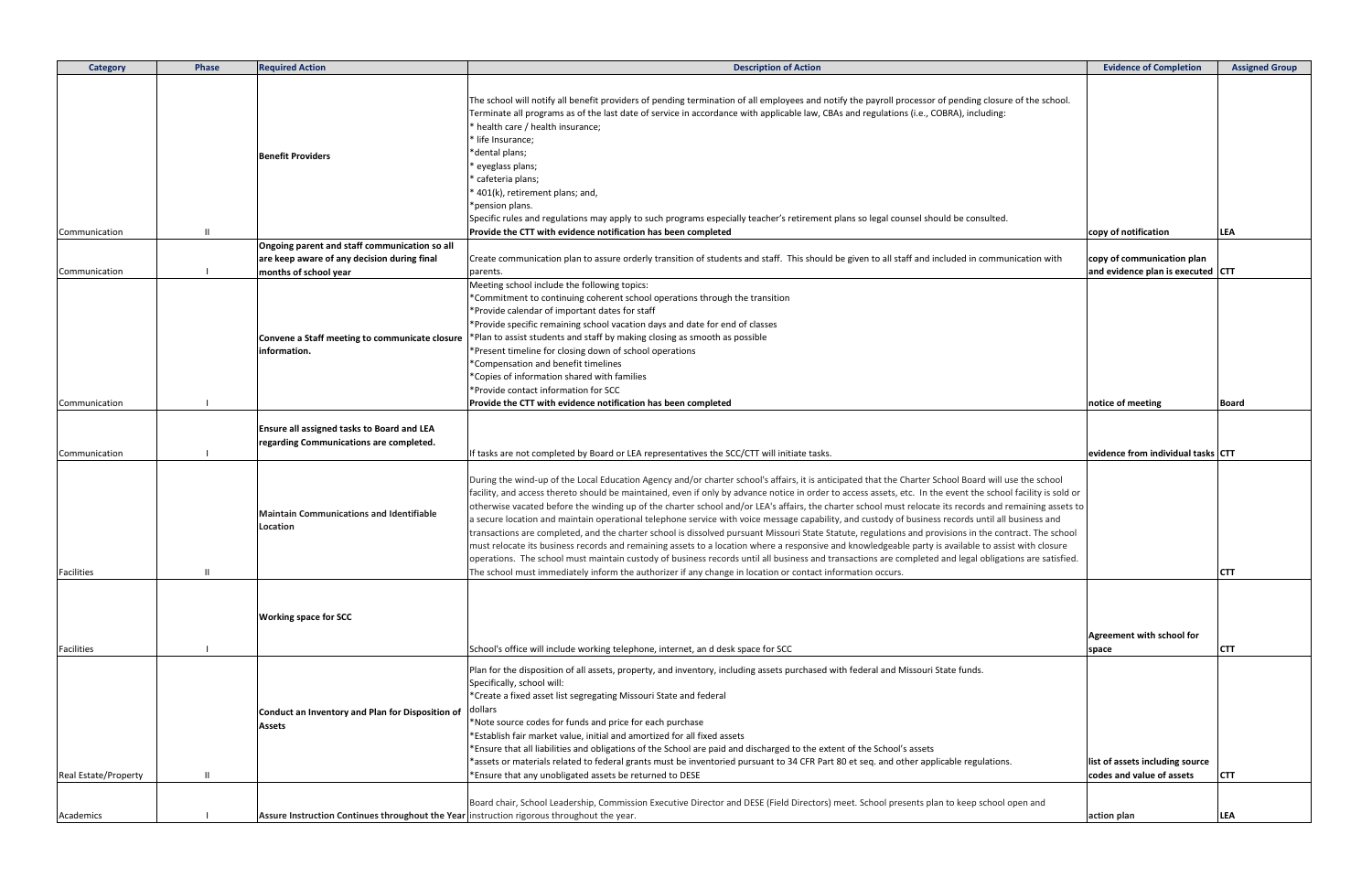| <b>Category</b> | Phase        | <b>Required Action</b>                                | <b>Description of Action</b>                                                                                                                            | <b>Evidence of Completion</b>                     | <b>Assigned Group</b> |
|-----------------|--------------|-------------------------------------------------------|---------------------------------------------------------------------------------------------------------------------------------------------------------|---------------------------------------------------|-----------------------|
|                 |              | <b>Continue to Administer MAP Test in accordance</b>  |                                                                                                                                                         | <b>Requirements for MAP testing</b>               |                       |
| Academics       |              | with state regulations and policies                   |                                                                                                                                                         | are completed                                     | <b>LEA</b>            |
|                 |              | Terminate Summer School Program                       | Notify DESE, staff and parents that any planned summer school will no longer be conducted                                                               | notification of cancelled                         |                       |
| Academics       |              |                                                       | Provide the CTT with evidence notification has been completed                                                                                           | summer school                                     | <b>LEA</b>            |
|                 |              |                                                       |                                                                                                                                                         | screenshots or physical proof                     |                       |
|                 |              |                                                       | Following the last day of instruction the school will:                                                                                                  | that report cards have been                       |                       |
|                 |              | <b>Final Report Cards</b>                             | *Compile all student records and final report cards                                                                                                     | issued and are part of student                    |                       |
| Academics       |              |                                                       | *Provide parents/guardians with copies of final report cards and notice of where student records will be sent with specific contact information         | record                                            | <b>LEA</b>            |
|                 |              | Review and approve plan to keep school open           |                                                                                                                                                         |                                                   |                       |
| Academics       |              | and instruction rigorous for remainder of year        |                                                                                                                                                         | action plan approved by CTT                       | <b>CTT</b>            |
|                 |              |                                                       | If tasks are not completed by LEA representatives the SCC will initiate tasks:                                                                          |                                                   |                       |
|                 |              | Ensure all assigned tasks to LEA regarding            | *Terminate Summer School Program                                                                                                                        |                                                   |                       |
|                 |              | Academics are completed.                              | *Map Testing is completed in accordance to statute and regulation                                                                                       |                                                   |                       |
| Academics       |              |                                                       | *Issue Final Report Cards                                                                                                                               | evidence from individual tasks CTT                |                       |
|                 |              |                                                       |                                                                                                                                                         | CTT has ongoing access to                         |                       |
|                 |              | <b>Secure Student Records</b>                         |                                                                                                                                                         | student records secured                           |                       |
| Records         |              |                                                       | Ensure all student records are organized, up to date and maintained in a secure location                                                                | location                                          | <b>CTT</b>            |
|                 |              | <b>Compile a list of Publically Available Student</b> | Provide MCPSC with student information such as telephone, address, email and other publically available data. This information will be used to          | student information provided                      |                       |
| Records         |              | Information                                           | communicate with families regarding closure and enrollment in new schools                                                                               | to MCPSC                                          | <b>LEA</b>            |
|                 |              |                                                       | The school will ensure that each student has a complete student record (academic, health, special education) archived and transferred to new school (if |                                                   |                       |
|                 |              |                                                       | known). This will include:                                                                                                                              |                                                   |                       |
|                 |              |                                                       | *Grades and evaluations                                                                                                                                 |                                                   |                       |
|                 |              |                                                       | *All materials associated with IEPs or 504s                                                                                                             | <b>Documentation hat records</b>                  |                       |
|                 |              | <b>Archival and Transfer of Student Records</b>       | *Immunization Records                                                                                                                                   | have been archived in                             |                       |
|                 |              |                                                       |                                                                                                                                                         |                                                   |                       |
|                 |              |                                                       | *Parent/guardian information                                                                                                                            | perpetuity and records have                       |                       |
| Records         | $\mathbf{H}$ |                                                       | Updates on transfer and Archival of records will be provided to CTT                                                                                     | been transferred                                  | <b>LEA</b>            |
| Records         | $\mathbf{H}$ | <b>Final Reporting</b>                                | Submit any and all final reports and cooperate with any remaining oversight requirements of MSPSC or DESE                                               | documentation that reports<br>have been submitted | <b>Board</b>          |
|                 |              |                                                       |                                                                                                                                                         |                                                   |                       |
|                 |              |                                                       | If applicable, notify management company or charter management organization ("CMO") of termination of education program and of the last day of          |                                                   |                       |
|                 |              |                                                       | classes and absence of summer instruction.                                                                                                              |                                                   |                       |
|                 |              |                                                       | Terminate management or CMO agreement or give notice of non-renewal/closure in accordance with management contract. If applicable, the                  |                                                   |                       |
|                 |              | Notification of Management Company or CMO             | management company or CMO should be asked for a final invoice and accounting including an accounting of any retained Education Corporation funds        |                                                   |                       |
|                 |              | and Termination of Management Contract                | and the status of grant funds.                                                                                                                          |                                                   |                       |
|                 |              |                                                       | The management company or CMO should also be notified that it should remove any property lent to the school, or in which it retains rights, after the   |                                                   |                       |
|                 |              |                                                       | EOC. The school should get a receipt for such property or an accounting as to the property equity status. (See below).                                  |                                                   |                       |
|                 |              |                                                       | The school n generally should not accept further loans from the management company / CMO, etc. nor otherwise incur additional liability. However, it    |                                                   |                       |
|                 |              |                                                       | may continue to accept gifts from the management company / CMO as long as the entity is aware of the school's closure status.                           | copy of notice to management                      |                       |
| Legal           |              |                                                       | Provide the CTT with evidence notification has been completed                                                                                           | company                                           | <b>Board</b>          |
|                 |              |                                                       | As soon as possible after receiving notice and/or service of process regarding litigation against, or initiated by, the school, board of trustees, or   |                                                   |                       |
|                 |              | <b>Notification regarding lawsuits</b>                | employees, notify MCPSC and provide copies of legal papers received.                                                                                    |                                                   |                       |
|                 |              |                                                       | The school has an ongoing obligation to keep MCPSC informed regarding such litigation, including bankruptcy, whether voluntary or involuntary, and      |                                                   |                       |
| Legal           |              |                                                       | provide copies of all filings                                                                                                                           | notice of any lawsuits                            | <b>Board</b>          |
|                 |              |                                                       |                                                                                                                                                         |                                                   |                       |
|                 |              |                                                       | The organization must continue to take all steps necessary to maintain $501(c)(3)$ status, including, but not limited to, the following:                |                                                   |                       |
|                 |              |                                                       | *notification to IRS regarding any address change of the Education Corporation; and,                                                                    |                                                   |                       |
|                 |              | <b>IRS Status and Reports</b>                         | filing of required tax returns or reports (e.g., IRS form 990 and Schedule A).                                                                          |                                                   |                       |
|                 |              |                                                       | *If the organization proceeds to dissolution, notify the IRS of dissolution of the organization and its 501(c)(3) status, and furnish a copy to MCPSC.  |                                                   |                       |
| Legal           | $1-111$      |                                                       | Provide the CTT with evidence notification has been completed                                                                                           | copy of notification to IRS                       | <b>Board</b>          |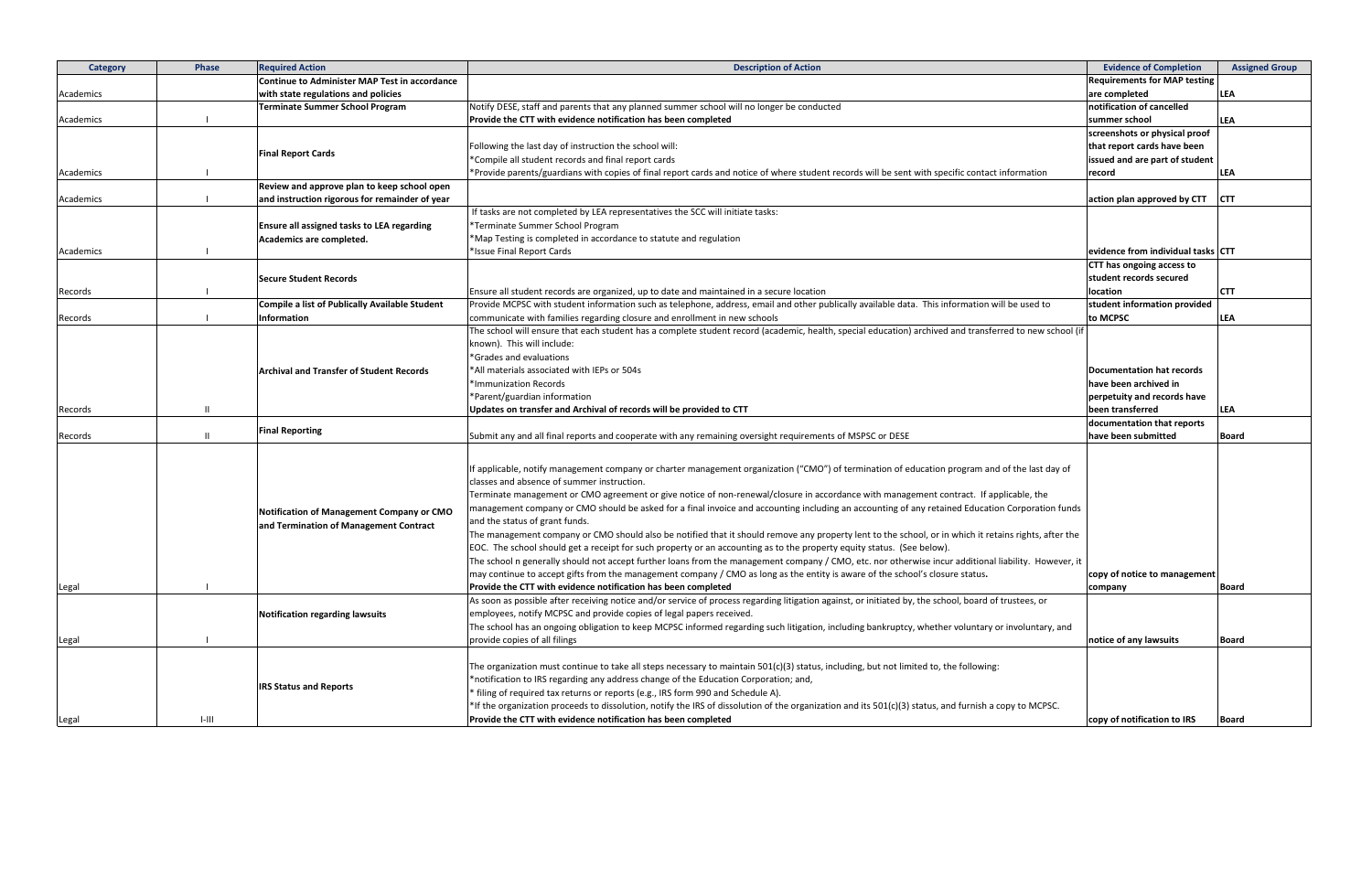| <b>Category</b> | Phase     | <b>Required Action</b>   | <b>Description of Action</b>                                                                | <b>Evidence of Completion</b> | <b>Assigned Group</b> |
|-----------------|-----------|--------------------------|---------------------------------------------------------------------------------------------|-------------------------------|-----------------------|
|                 |           |                          | The organization shall maintain all corporate records related to:                           |                               |                       |
|                 |           |                          | *Employees (background checks, personnel files)                                             |                               |                       |
|                 |           |                          | *Loans, bonds, mortgages and other financing;                                               |                               |                       |
|                 |           |                          | * Contracts;                                                                                |                               |                       |
|                 |           |                          | *Leases;                                                                                    |                               |                       |
|                 |           |                          | *Assets and asset sales;                                                                    |                               |                       |
|                 |           |                          | *Grants -- records relating to federal grants must be kept in accordance with 34 CFR 80.42. |                               |                       |
|                 |           | <b>Corporate Records</b> | * Governance (Minutes, by-laws, policies);                                                  |                               |                       |
|                 |           |                          | *Employees (background checks, personnel files);                                            |                               |                       |
|                 |           |                          | *Accounting/audit, taxes and tax status, etc.;                                              |                               |                       |
|                 |           |                          | *Personnel,                                                                                 |                               |                       |
|                 |           |                          | *Employee benefit programs and benefits; and,                                               |                               |                       |
|                 |           |                          | *Any items listed in this Closure Plan.                                                     | documentation that corporate  |                       |
|                 |           |                          | Per contract agreement all records should be stored in perpetuity                           | records have been archived or |                       |
| Records         | $1 - 111$ |                          | Updates on transfer and Archival of records will be provided to CTT                         | transferred                   | Board                 |

| <b>Evidence of Completion</b> | <b>Assigned Group</b> |
|-------------------------------|-----------------------|
|                               |                       |
|                               |                       |
|                               |                       |
|                               |                       |
|                               |                       |
|                               |                       |
|                               |                       |
|                               |                       |
|                               |                       |
|                               |                       |
|                               |                       |
|                               |                       |
| documentation that corporate  |                       |
| records have been archived or |                       |
| transferred                   | <b>Board</b>          |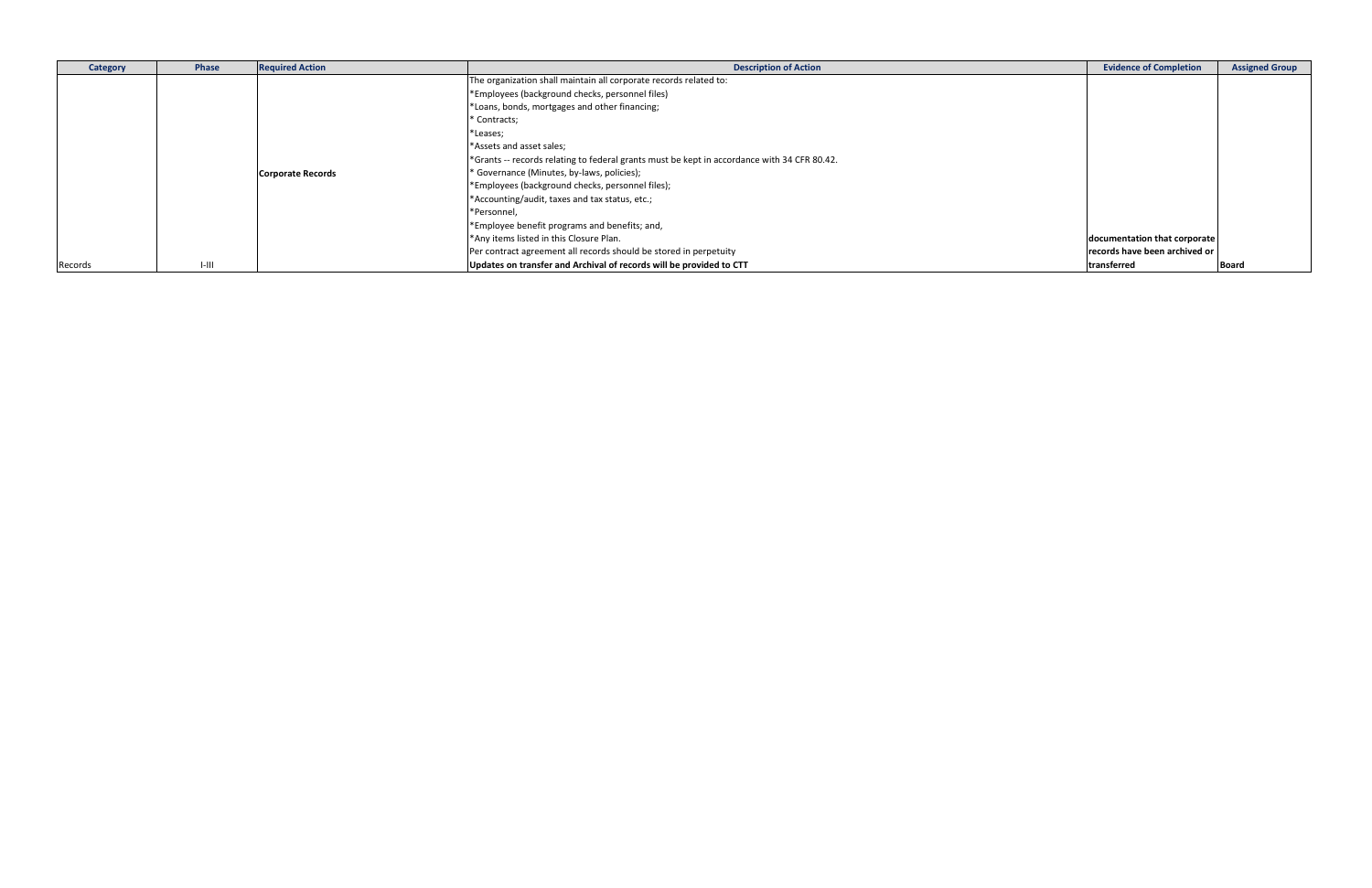Definitions

Closure Transition Team (CTT)

School Closure Coordinator (SCC)

Phase